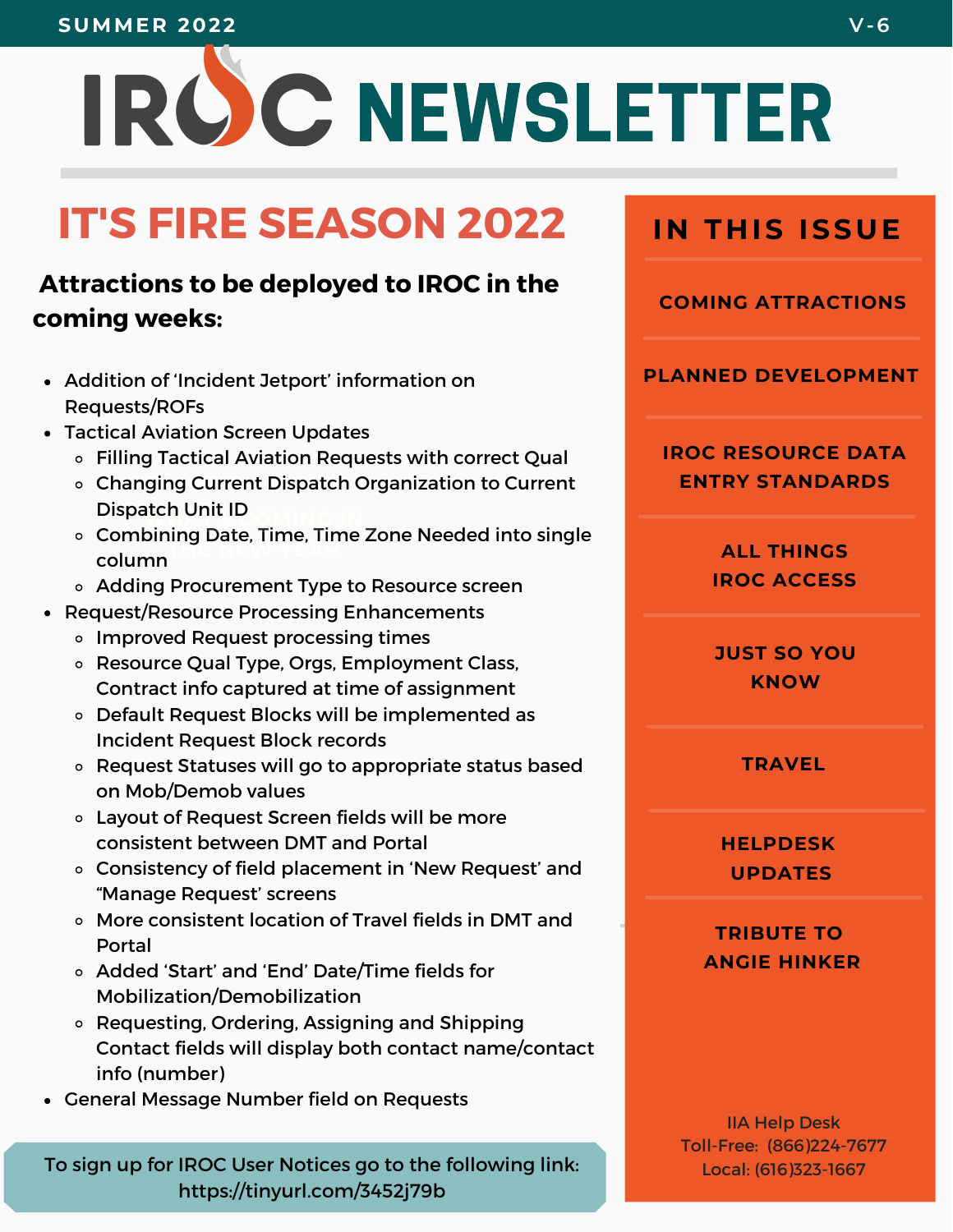## **PLANNED DEVELOPMENT**

#### **Additional development still to come in 2022:**

- Release to Base functionality
- Selection Areas by Provider Unit
- Web Status Mobile Capability
- Pre-Orders
- Travel Itineraries
- Compacts 2.0
- Documentation refinement
- Additional data elements for Reports

# **RESOURCE ITEM & ORDERING STANDARDS**

#### **IROC Resource Item Data Entry Standards**

We need your help! In the continuing effort to clean up IROC data and obtain consistency in all new and existing resource items, please review the directions provided in the IROC Resource Data Entry Standards that have been reviewed, revised and approved by the Dispatch Efficiency Working (DEW) Group and National Coordination Center Manager's (NCCM). Standardized resource item data entry helps prevent duplication of resource items within the resource inventory, make record searching and sorting much easier, and assure accurate reporting results. Please validate that your IROC resource items are still active and make any necessary edits to ensure they comply with the current data standards. The IROC Data Entry Standards document is located on the IROC website at **[https://famit.nwcg.gov/node/3125](https://gcc02.safelinks.protection.outlook.com/?url=https%3A%2F%2Ffamit.nwcg.gov%2Fnode%2F3125&data=05%7C01%7C%7Cd6d48a0bc0a044133c0808da4d8951be%7Ced5b36e701ee4ebc867ee03cfa0d4697%7C0%7C0%7C637907549417415608%7CUnknown%7CTWFpbGZsb3d8eyJWIjoiMC4wLjAwMDAiLCJQIjoiV2luMzIiLCJBTiI6Ik1haWwiLCJXVCI6Mn0%3D%7C3000%7C%7C%7C&sdata=FqOspYCb%2B%2BEDQV6mR8yCei9jbigHLLKeepENTyr7R7Y%3D&reserved=0).**

#### **Interagency Standards for Resource Ordering Guide**

The National Dispatch Efficiency Working (DEW) Group updated the Interagency Standards for Resource Ordering Guide (ISROG) in April of 2021. These are the standard business practices for using IROC within the Interagency Dispatch Community. Users are encouraged to review the guide which includes standards for Creating New Incidents, Creating New Requests, Support Requests, Subordinate Requests and Resources Items. The ISROG can be found on the IROC website at

**[https://famit.nwcg.gov/sites/default/files/ISROG.pdf](https://gcc02.safelinks.protection.outlook.com/?url=https%3A%2F%2Ffamit.nwcg.gov%2Fsites%2Fdefault%2Ffiles%2FISROG.pdf&data=05%7C01%7C%7Cd6d48a0bc0a044133c0808da4d8951be%7Ced5b36e701ee4ebc867ee03cfa0d4697%7C0%7C0%7C637907549417415608%7CUnknown%7CTWFpbGZsb3d8eyJWIjoiMC4wLjAwMDAiLCJQIjoiV2luMzIiLCJBTiI6Ik1haWwiLCJXVCI6Mn0%3D%7C3000%7C%7C%7C&sdata=jjZkAAotoadZZRhXXEG529Ub9m4r%2FipDY6Qv%2BPFb5FQ%3D&reserved=0)**

or the National Interagency Coordination Center (NICC) website at **[https://www.nifc.gov/nicc/logistics/references/ISROG.pdf](https://gcc02.safelinks.protection.outlook.com/?url=https%3A%2F%2Fwww.nifc.gov%2Fnicc%2Flogistics%2Freferences%2FISROG.pdf&data=05%7C01%7C%7Cd6d48a0bc0a044133c0808da4d8951be%7Ced5b36e701ee4ebc867ee03cfa0d4697%7C0%7C0%7C637907549417415608%7CUnknown%7CTWFpbGZsb3d8eyJWIjoiMC4wLjAwMDAiLCJQIjoiV2luMzIiLCJBTiI6Ik1haWwiLCJXVCI6Mn0%3D%7C3000%7C%7C%7C&sdata=Y1j0tJXLPyu5QoWZ1Y%2BbgsBJP5rkIXh8ymqlBNZfCMU%3D&reserved=0)**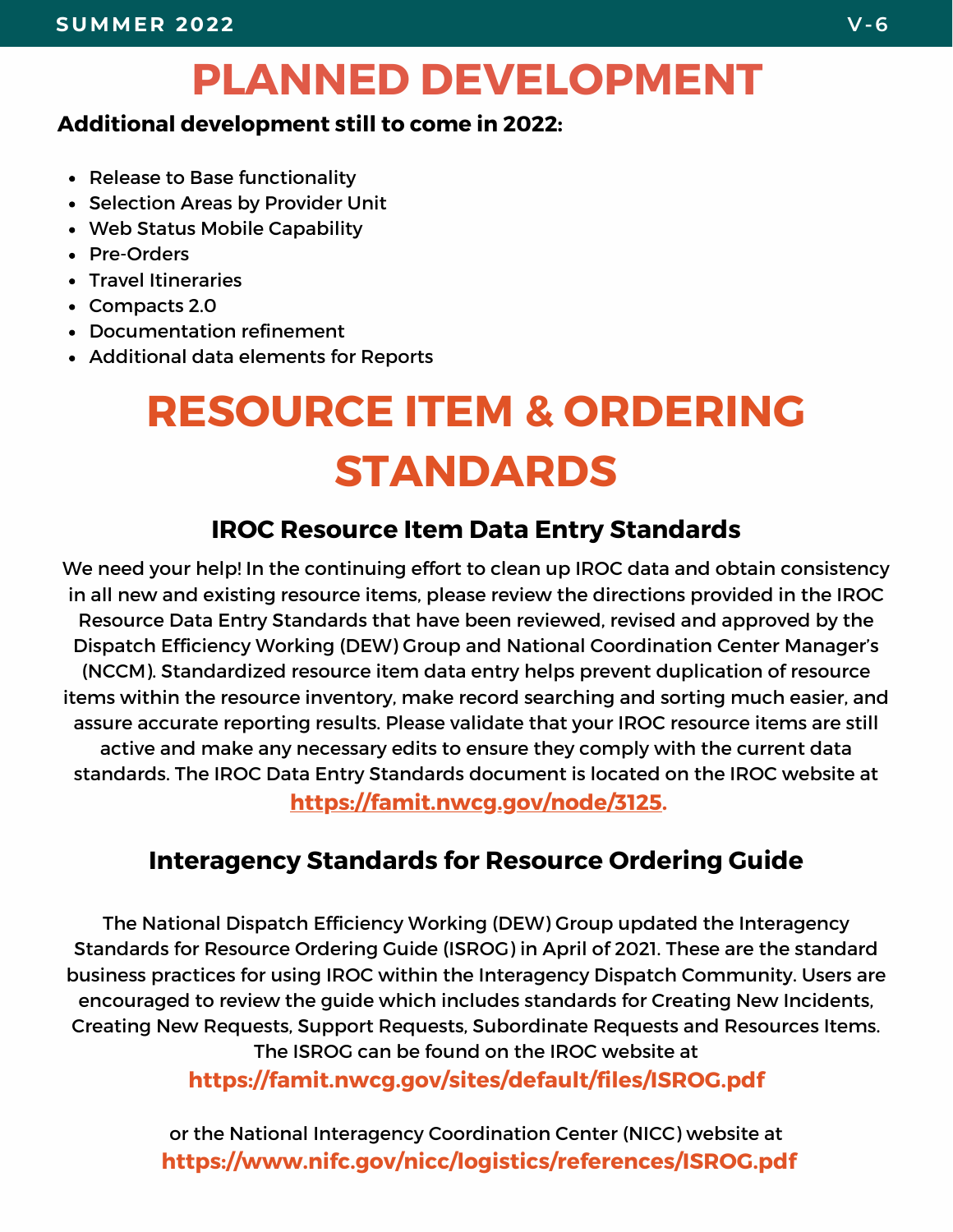# **ALL THINGS IROC ACCESS**

With fire season in full-swing many people are needing access to IROC, below are some useful tips on handling these requests and links to the appropriate QRC.

What is iNAP? Why is it so important?

- iNAP stands for Integrated National Application Portal. An iNAP account is required to access supported applications that use iNAP for authentication and / or authorization. Applications that are integrated with FAMAuth only use iNAP for authorization as FAMAuth is completing the authorization for those applications.
- Most of the applications you use will require you to have an account in iNAP. If you only use one application and you sign in on a regular basis, you shouldn't have to worry about updating your password.
- If you have two or more applications, you will need to change your password every 60 days. You should start receiving emails ten days prior to your password expiring. Please follow the directions and change your password. If not, you will need to go through the helpdesk to get a new temporary password so it can be reset.

#### **Approving IROC User Roles**

It's always a good idea to refresh yourself on how you and your resources should sign in and get access. There are two ways to give access:

- First go into your dispatch center and give access from the Organization Access Roles.
	- How to get there has changed. Go into your dispatch office in the DMT and scroll down to the organization access roles area and you will see the blue button that gives access.
- Second some will submit a request to your dispatch, and you go in and find that request under My Organization Approvals.



In the DMT, people with Dispatch Manager Access can approve most types of access requests.

As a resource with qualifications, be it overhead or equipment, you can log into IROC to set your status. There are a few steps you need to take to be able to do that. The FAM-IM website with give you access to any of the documents you need to get you started. It will help you with getting an iNAP account, setting up your self-status, and how to status your employees as a government rep or Vendor. You can find the documents you need at the following link:

**<https://famit.nwcg.gov/node/2886>**

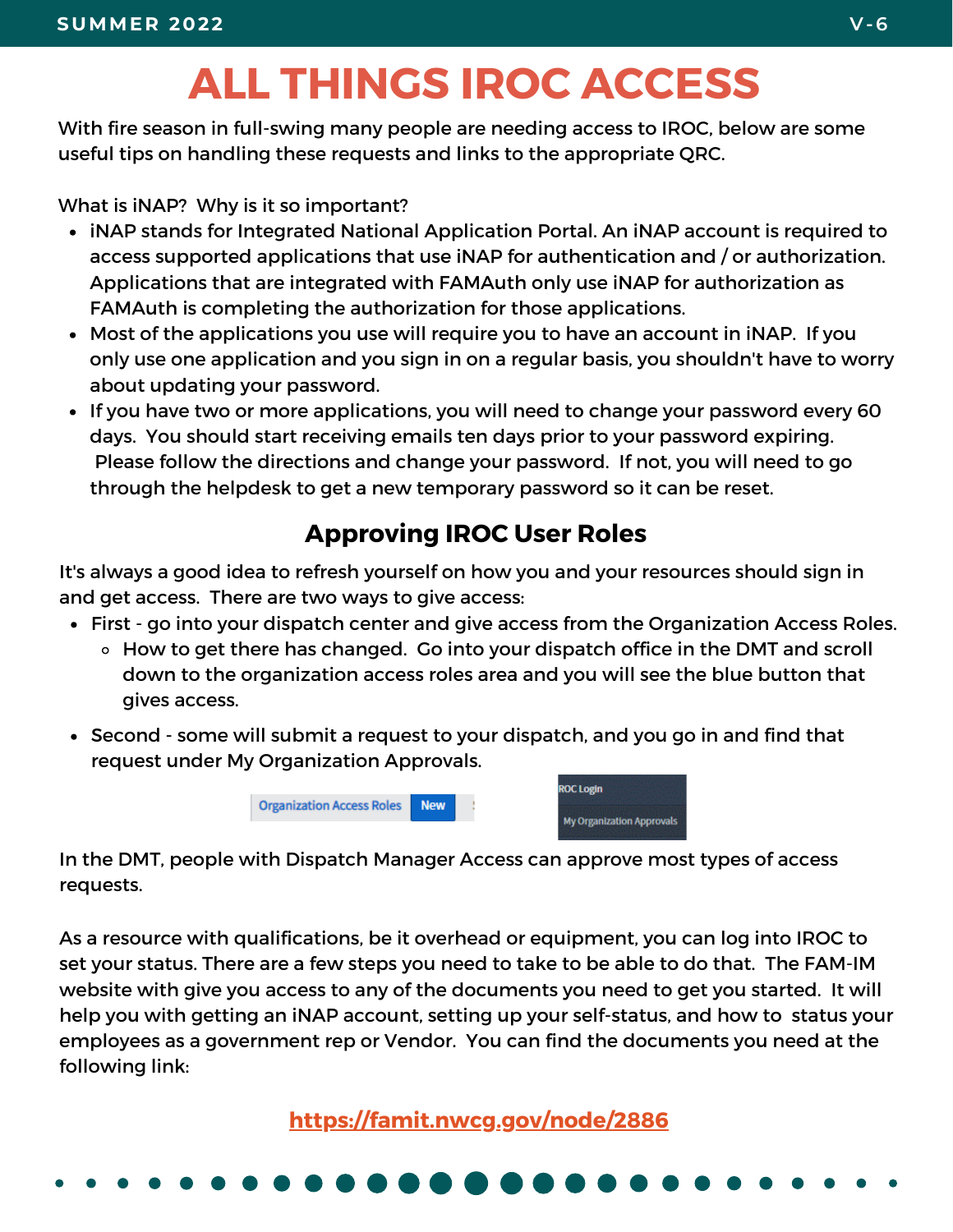## **JUST SO YOU KNOW**

#### **Block 5 Information**

The current functionality on the Resource Order Form is working correctly as was determined during the design phase of IROC. The incident will always populate the POO (Point of Origin) in Block 5, unless there is a **Command Post** location built into the incident. If the command post does not have navigation instructions attached to it then just the command post name will be populated. If the command post has navigation instructions those will be populated to Block 5.

#### **Block 8 Information**

Nothing is more frustrating than printing out a ROF and having a million phone numbers print out on it, making the header two pages long! UGH! There is a way to fix that. Under your contacts, list the ones you want to show up on the ROF as Block 8 Types. Once you select a number as a Block 8, it will only show the Block 8 selected numbers.

| 8. Incident Base / Phone Number                            |                |              |
|------------------------------------------------------------|----------------|--------------|
| "24 Hour Phone 928-527-3552<br>Receptionist (928) 779-5267 | <b>Block 8</b> | 928-527-3552 |
| Main Incoming (928) 526-0600<br>Email AZFDC@firenet.gov    |                | 800-309-7081 |
|                                                            |                |              |

#### **Creating an Incident with the Correct Type**

When creating an incident make sure you know the incident type you want it to be. For example, Wildfire vs Preposition etc. You cannot change the incident type once orders have been created on the incident. The only way to correct the error is to create a new incident and re-assign everything. For more information about incident types, go to:

**[www.nwcg.gov/sites/default/files/data-standards/stds/values.pdf](http://www.nwcg.gov/sites/default/files/data-standards/stds/values.pdf)**

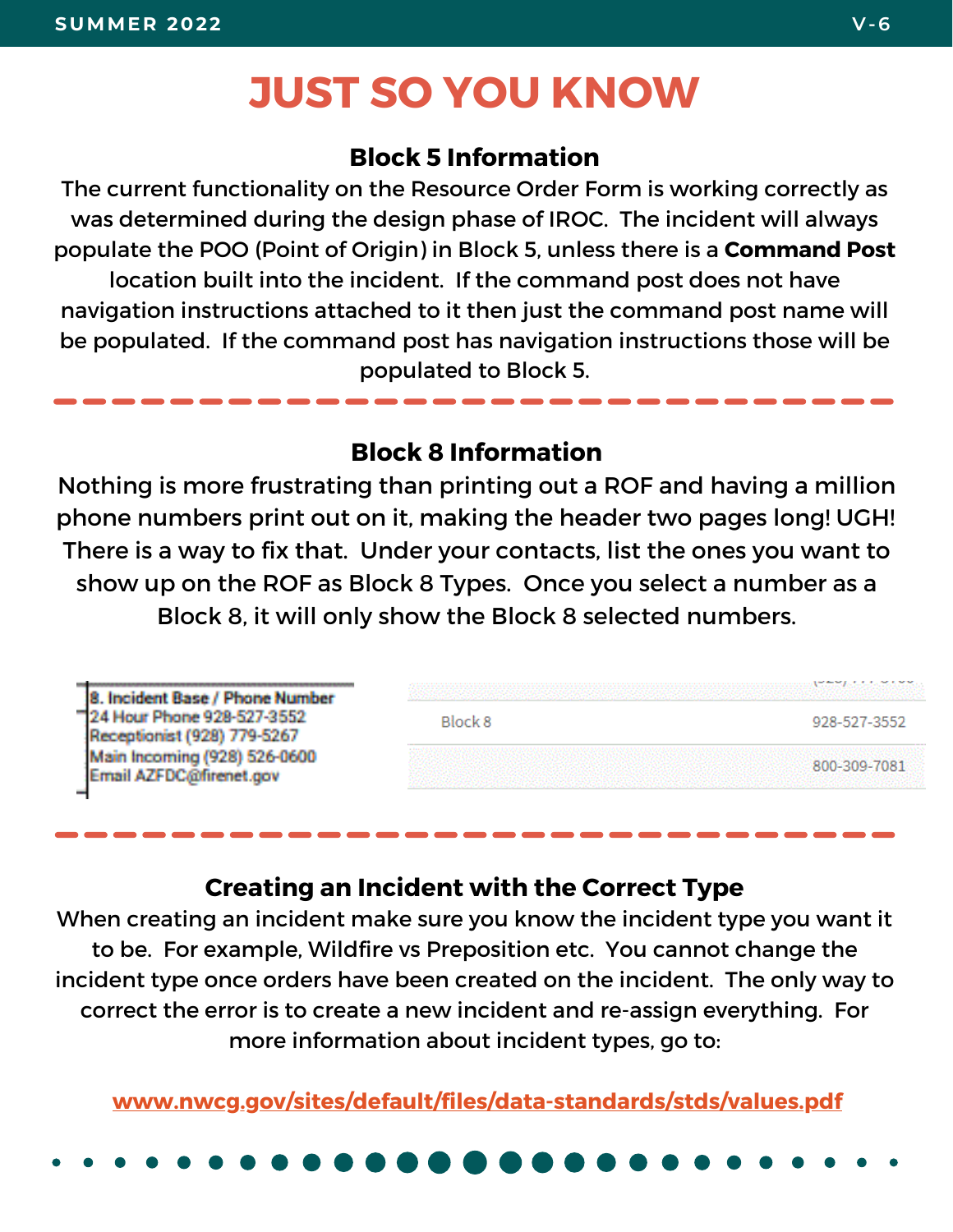#### **Creating Request Blocks**

Request blocks are used to give separation to groups of request numbers that you may assign to separate groups or individuals. To create one, go to the Incident under the Incident Tile on the Portal Page. On the accordion view, go into the Request Blocks Tab. On the bottom left will be the actions tab. When you click on it, you will have the option to Create a new block or edit an existing one. Name the block and fill out the starting and ending numbers. Decide if you want it to be the default block or not and click Save.



#### Follow this link for the QRC: **[https://iroc.nwcg.gov/kb\\_view.do?sysparm\\_article=KB0010242](https://iroc.nwcg.gov/kb_view.do?sysparm_article=KB0010242)**

#### **Where are my Resources?**

Ever had a resource on a non-local fire and need to find them really quick in the system? Go to the Resources tile in the Portal and click on non-local resources. Once you open that portion of the tile, select the catalog you are looking for and it will bring up the list below of all the individuals in your center on fires that are non-local. Once you find them, you can look at the request just as you would any other request.



I have a team member that needs to be shown Available. Do I list them as Local, Geographic Area or National? For team members, only show them available local. That way you have access to fill them on an order but anyone looking won't find them thinking they are available to fill an order. Now we have a new IMT Only availability, so you no longer have to wonder.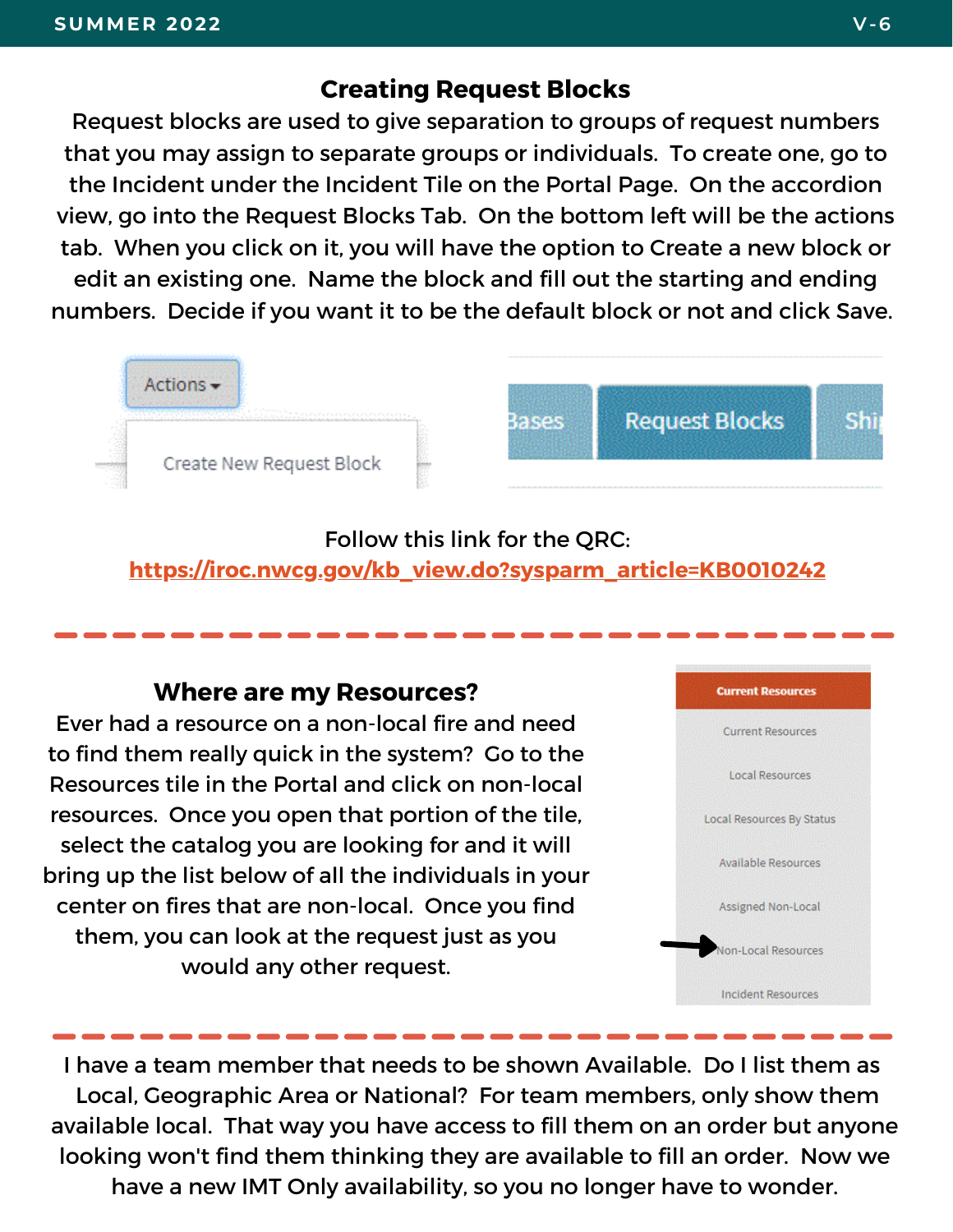## **Setting Travel**

While filling a request, it is important to finish the process and add travel. Whether you aren't sure what the travel is, so you set it "To Be Arranged" or on some orders like "Fill with Agreement", the travel screen doesn't come up but you still need to provide travel.

If your resource just shows "Filled" that is a clue that you may need to give it some kind of travel, even if the travel window doesn't come up. This will become a problem as that resource won't officially be "At Incident".

The "Requests Needing Travel" in the Request Status tile is a great place for dispatchers to go find requests that don't have Mob or Demob travel set.

|                            | REQUEST STATUS                        |                                                |                                        | <b>REQUEST STATUS</b>                                |          |         |        |
|----------------------------|---------------------------------------|------------------------------------------------|----------------------------------------|------------------------------------------------------|----------|---------|--------|
|                            | ø                                     | <b>Local Requests</b>                          | v                                      | ø<br><b>Requests Needing Travel</b>                  |          | v       |        |
|                            |                                       | Local Requests                                 |                                        |                                                      |          |         |        |
|                            |                                       | Non-Local Requests                             |                                        | <b>Needs Mob Travel</b><br><b>Needs Demob Travel</b> |          | 24<br>4 |        |
|                            |                                       | Requests by Catalog                            |                                        |                                                      |          |         |        |
|                            |                                       | Requests Needing Travel                        |                                        |                                                      |          |         |        |
|                            |                                       | Requests (Closed Incidents)                    |                                        |                                                      |          |         |        |
| NFES)                      | Service - Cellular<br>Telephone (NON- | Service - Cellular<br>Telephone (NON-<br>NFES) | Grangeville<br>Interagency<br>Dispatch | 1/1                                                  |          |         | Filled |
| Not in Catalog<br>Supplies |                                       | Not in Catalog<br>Supplies                     | First Net Sat Pole                     | 1/1                                                  | Sat Pole |         | Filled |
| Service -<br>Handwashing   | Station (Portable)                    | Service -<br>Handwashing<br>Station (Portable) | Tammy's Alliance                       | 3/2                                                  |          |         | Filled |

The same needs to be done when DMOBing a resource. If you don't give it travel, it will never arrive home and could hang up the resource on future requests.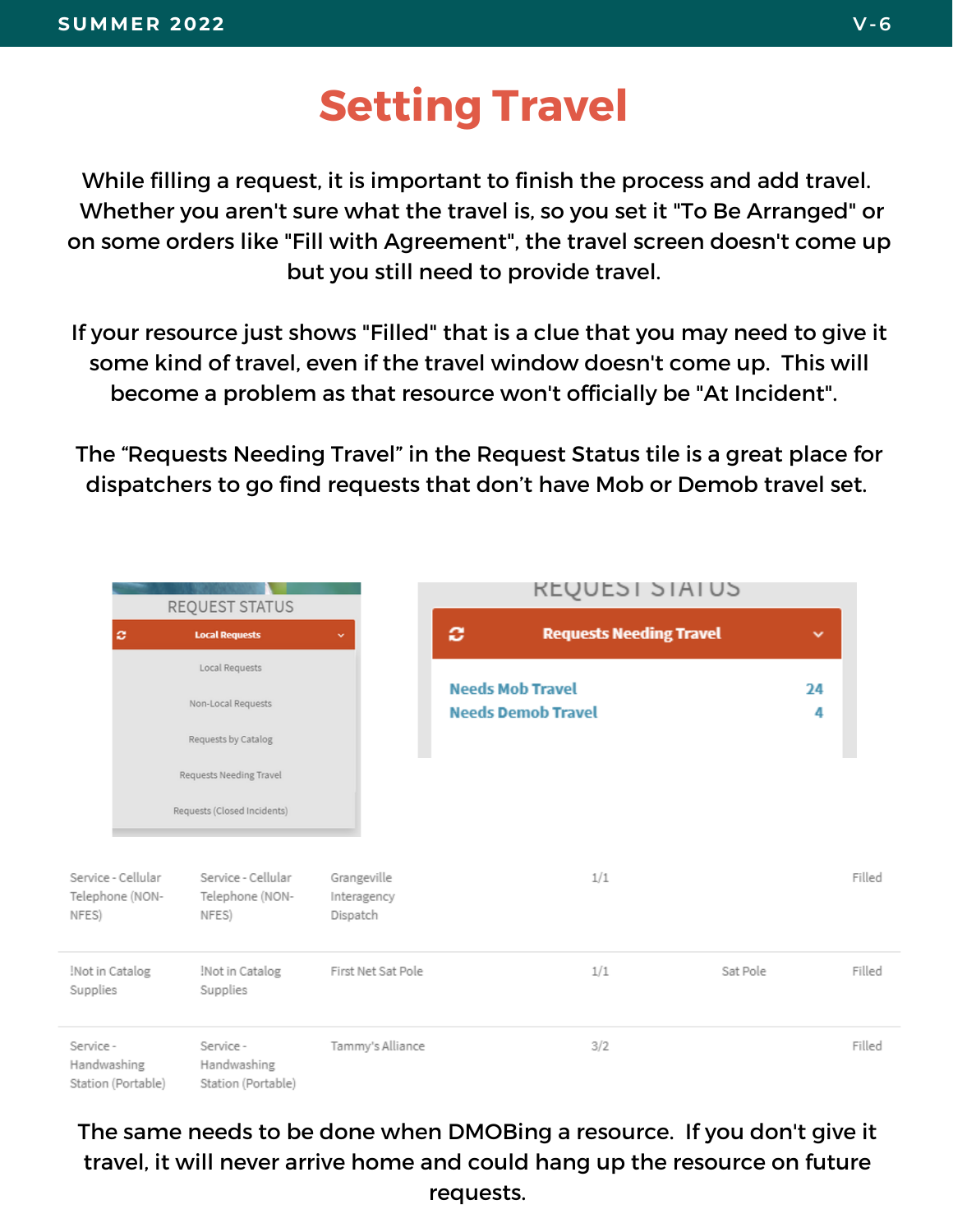### **Helpdesk Updates**

#### **There are three ways to submit a ticket. Submitting a ticket via email can take up to 48 hrs to process. Contact the helpdesk by telephone or chat for quicker service.**

The initial process for submitting a ticket is to contact the IIA Helpdesk who provides Tier 1 support. If Tier 1 cannot resolve the issue they will escalate it to Tier 2.

- Tier 2 support will escalate the ticket to Tier 3 if the issue is a bug or needs further resolution. Tier 3 are the IROC developers.
- Users need to be aware that tickets for all issues should be phoned into the IIA or use the chat option. The email option takes up to 48 hrs to process.
- If you have an issue or find something that isn't working right, please contact the helpdesk and report the issue as soon as possible. It may not be something that you need fixed before you can do your work, but if we don't know about it, we can't fix it and make the application better.

IIA Help Desk Toll-Free: (866)224-7677 Local: (616)323-1667 https://iiahelpdesk.nwcg.gov

- As always, if you see something that you would like to see changed, fill out a Change Board Request and submit it. Many of the changes you see today are because someone asked for them. Look for the link to the form from the DMT menu (below Dispatch Portal and Knowledge) or in the Portal under Quick Links.
- To submit Organization changes or updates (Unit ID's, contact info etc.) go to the FAMIT website and select the link to Organization Change Request Forms. Choose the appropriate change form on the following link:

**<https://famit.nwcg.gov/node/2701>**



**IROC Add or Remove Incident** Host xlsx

**IROC** Create or Delete an Organization.xlsx

IROC\_Create or Update a Vendor.xlsx

IROC\_Update Contact Information for an Organization.xlsx